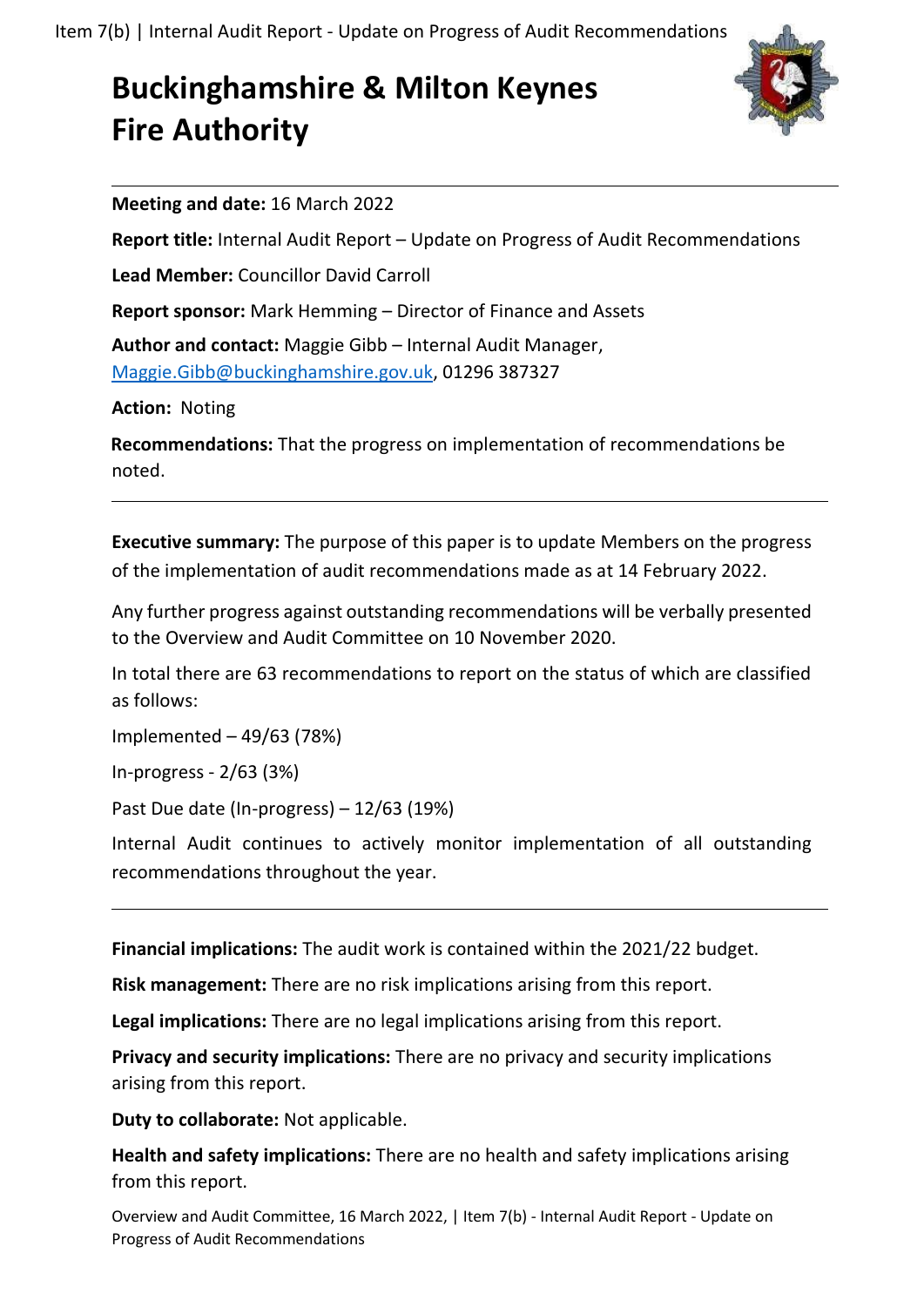**Environmental implications:** There are no environmental implications arising from this report.

**Equality, diversity, and inclusion implications:** There are no equality and diversity implications arising from this report.

**Consultation and communication:** Not applicable.

**Background papers:**

| <b>Appendix</b> | Title                                              | <b>Protective Marking</b> |
|-----------------|----------------------------------------------------|---------------------------|
|                 | Status of Audit Recommendations -<br>February 2022 | Not applicable            |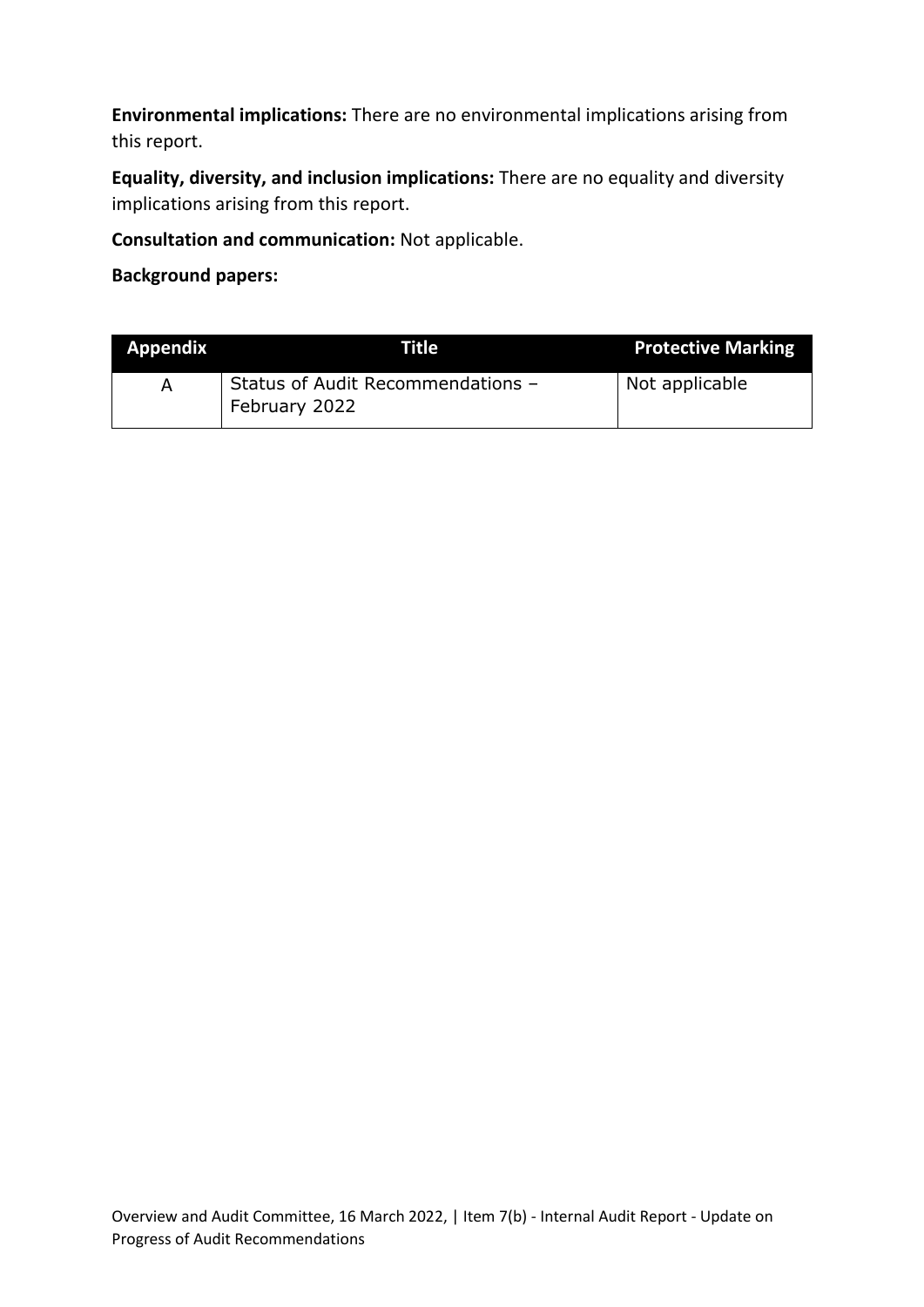## **Appendix A – Status of Audit Recommendations**

**Generated on:** 14 February 2022

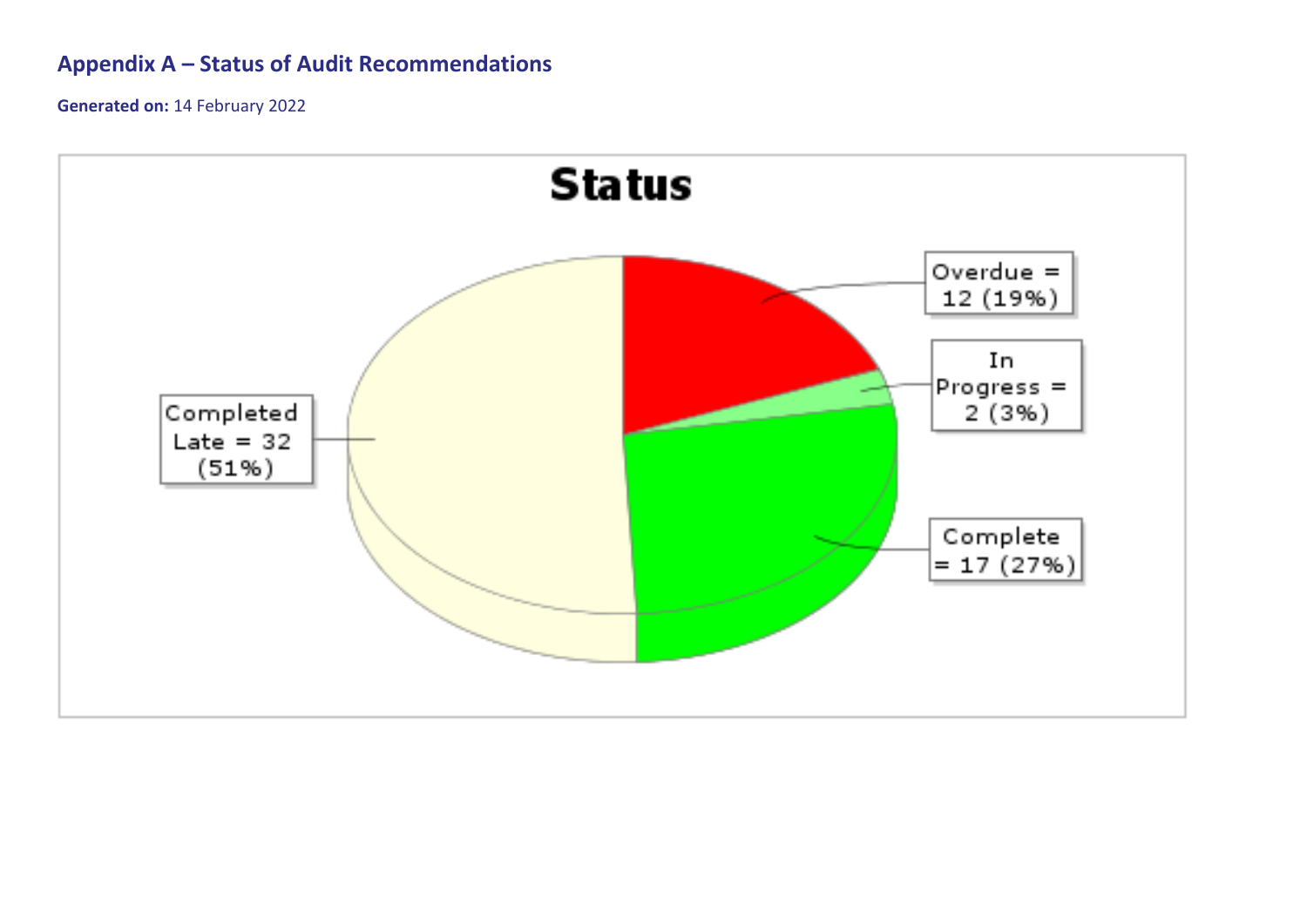## **BMKFA Overdue Audit Management Actions**

| <b>Audit Title &amp;</b><br><b>Management</b><br><b>Action</b>                                                                                                | <b>Description</b>                                                                                                                                                                                                                                                                                                                                                                                                                                                                                                                                                                                                                                                                                                                                                                                                                                                                                                                                                                                                                                                                                                                                                                                                                                                                                                                                                                                                                                                                                                                                                                                                                                                                                                                                                                                                                                | <b>Due</b><br><b>Date</b> | <b>Priority</b>         | <b>Action</b><br><b>Owner</b>                          | <b>Action</b><br><b>Progress</b> | <b>Latest Note</b>                                                                                                                                                                                                                                                                                                                                                                                                                                                                                                                   |
|---------------------------------------------------------------------------------------------------------------------------------------------------------------|---------------------------------------------------------------------------------------------------------------------------------------------------------------------------------------------------------------------------------------------------------------------------------------------------------------------------------------------------------------------------------------------------------------------------------------------------------------------------------------------------------------------------------------------------------------------------------------------------------------------------------------------------------------------------------------------------------------------------------------------------------------------------------------------------------------------------------------------------------------------------------------------------------------------------------------------------------------------------------------------------------------------------------------------------------------------------------------------------------------------------------------------------------------------------------------------------------------------------------------------------------------------------------------------------------------------------------------------------------------------------------------------------------------------------------------------------------------------------------------------------------------------------------------------------------------------------------------------------------------------------------------------------------------------------------------------------------------------------------------------------------------------------------------------------------------------------------------------------|---------------------------|-------------------------|--------------------------------------------------------|----------------------------------|--------------------------------------------------------------------------------------------------------------------------------------------------------------------------------------------------------------------------------------------------------------------------------------------------------------------------------------------------------------------------------------------------------------------------------------------------------------------------------------------------------------------------------------|
| BMKFA 2021<br><b>2110 Asset</b><br>Management<br>System (3)<br>Asset<br>Management<br>Planning,<br>Policies and<br>Procedures-<br>Processes not<br>documented | Finding:<br>Up to date asset management procedures should be in place. The procedures should be compliant with Financial<br>Regulations and Financial Instructions and help deliver the asset management plan.<br>Many processes were found not to be documented. This included tasks carried out by the Asset Management and<br>Equipment Manager, Asset Management Technician and in the Stores/Mezzanine area that feed into RedKite.<br>It was apparent that there was little awareness between team members and by the Station Commander Research &<br>Development, of what other team members do. Especially of the tasks carried out in the Mezzanine, which are mostly<br>manual and completed outside of Redkite.<br>The team would benefit from mapping the process end to end to better understand their processes and where<br>improvements can be made and help build resilience.<br>Risk: If processes are not sufficiently documented there is a risk that staff are unaware of their roles and<br>responsibilities. This could lead to inefficient and inconsistent use of the Asset Management System and reducing the<br>reliability of the data it holds.<br><b>Action:</b><br>We have ensured that all staff have access to the relevant user manuals.<br>We will review the roles and responsibilities of the Asset Team and ensure that Manager, deputy and SC R&D are<br>aware of work practices and procedures of the whole team. Create a series of flowcharts showing workflow that could<br>be picked up by "new" staff in the event of staff leaving/prolonged sickness or secondment out of current position. This<br>will be supported by the end-to-end process mapping within the Internal Audit Plan for 2021-22.                                                                                                | $30-$ Sep-<br>2021        | <b>High</b><br>Priority | Asset<br>Manageme<br>nt<br>and<br>Equipment<br>Manager | 75%                              | This action is being addressed<br>through the Asset Management<br>Process Mapping exercise.<br>Anticipated completion date for<br>the process mapping is the end of<br>March 2022 with completed flow<br>charts and associated guidance<br>notes completed by the end of<br>May 2022.                                                                                                                                                                                                                                                |
| BMKFA 2021<br>2110 Asset<br>Management<br>System (5)<br>Recording of<br>Assets-<br>Overdue tests                                                              | Finding:<br>Fire crews must undertake regular stock checks and tests of equipment at fire stations and on appliances (vehicles).<br>The frequency of these tests and inventory checks depends on the individual asset's testing schedule, usually dictated<br>by the PIT number assigned to the asset. Results of tests and inventory checks should be recorded on Redkite by crews<br>using either a handheld scanner or computer.<br>Review of the report of tests due at Beaconsfield Fire Station run from Redkite found that 286 of the 288 tests listed<br>had passed the due date as of 12 November, with one due date listed as being 13 February 2014 and 118 listed as<br>having due dates of 2019 or earlier.<br>A similarly high number of overdue tests were noted for Aylesbury Fire Station as of 3 November 2020. All 179 tests<br>were overdue when viewed against the listed due date. Through discussion with the Station Commander, we were<br>unable to establish whether these tests had been carried out or whether this was a system issue or data quality issue.<br>A sample of 20 assets listed on Redkite was examined to confirm whether equipment tests and inventory checks were<br>carried out promptly and accurately recorded on Redkite. The period covered was from November 2019 to November<br>2020. Of the 20 assets tested:<br>$\bullet$<br>In 11 cases, assets were not tested in line with the frequency required by tests loaded onto Redkite.<br>In four cases, the most recent test was not carried out within a timely manner of the previous test.<br>$\bullet$<br>In one case, no inventory checks or tests had been carried out since March 2018. In two other cases, an<br>inventory was carried out promptly. However, no tests were carried out on the equipment since 2018 or earlier. In one | 30-Jul-<br>2021           | <b>High</b><br>Priority | Station<br>Commande<br>Research &<br>Developme<br>nt   | 20%                              | <b>Update from Asset Management</b><br>and Equipment Manager<br>09/02/2022:<br>The testing frequencies for all<br>current equipment is under review<br>and testing frequencies will be<br>brought in line with our Thames<br>Valley collaboration partners. As<br>new equipment is procured, and<br>equipment manuals created,<br>testing frequencies will be<br>updated.<br>Review of current equipment<br>manuals and testing frequencies<br>to be completed by end of March<br>2022. Uniform contract<br>preparation work and the |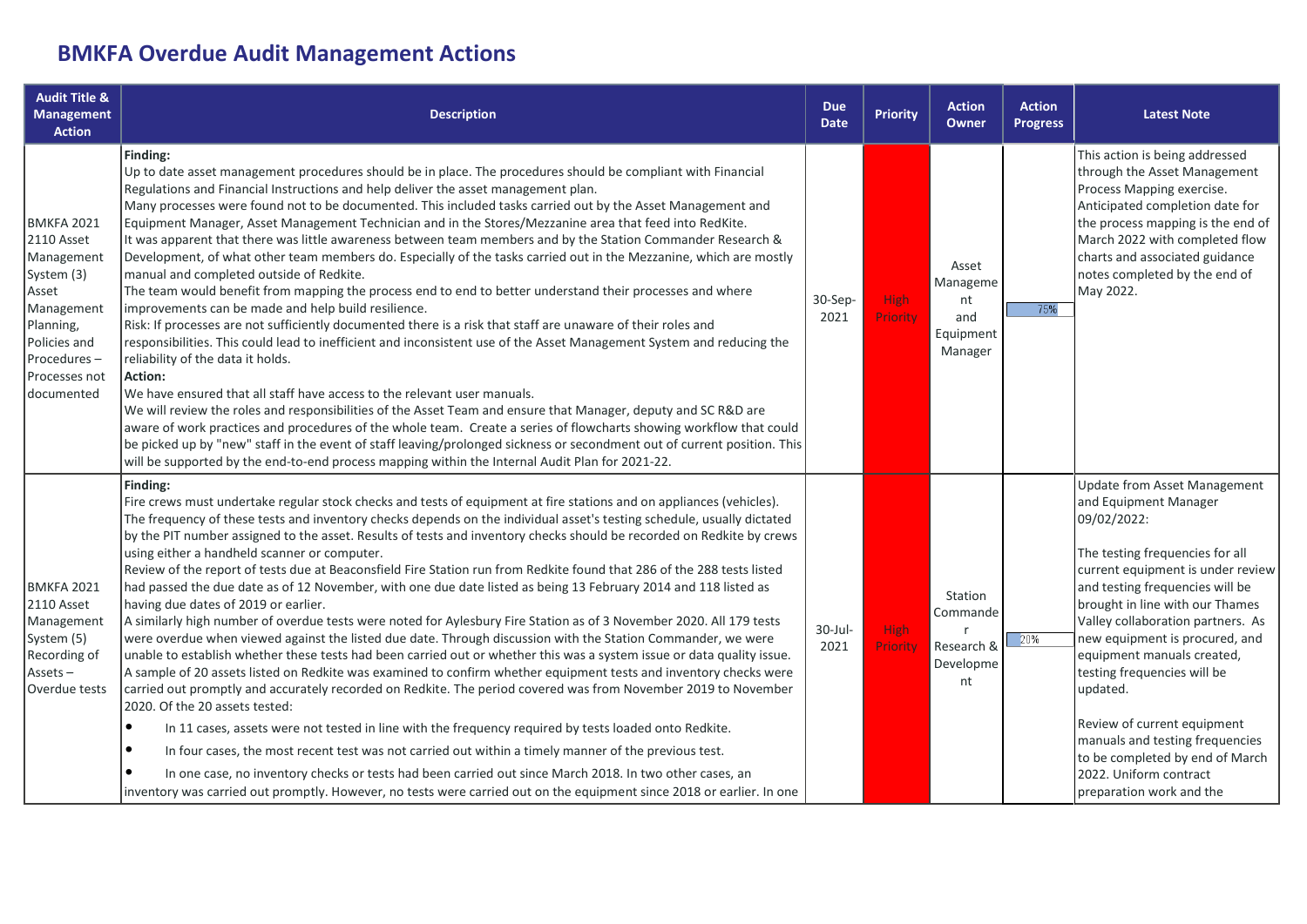| <b>Audit Title &amp;</b><br><b>Management</b><br><b>Action</b>                                                           | <b>Description</b>                                                                                                                                                                                                                                                                                                                                                                                                                                                                                                                                                                                                                                                                                                                                                                                                                                                                                                                                                                                                                                                                                                                                                                                                                                                                                                                                                                                                                                                                                                                                                                                                                                                                                                                                                                                                                                                                                                                                                                                                                                                                                                                                                                                                                                                                                                                                                                                                                                                                                                                                                                                                                                                                                                                                                                                                                      | <b>Due</b><br><b>Date</b> | <b>Priority</b>         | <b>Action</b><br>Owner                | <b>Action</b><br><b>Progress</b> | <b>Latest Note</b>                                                                                                                                                                                                                                                                                                                                                                                                                                                                                                                                                                                                                                                                                                      |
|--------------------------------------------------------------------------------------------------------------------------|-----------------------------------------------------------------------------------------------------------------------------------------------------------------------------------------------------------------------------------------------------------------------------------------------------------------------------------------------------------------------------------------------------------------------------------------------------------------------------------------------------------------------------------------------------------------------------------------------------------------------------------------------------------------------------------------------------------------------------------------------------------------------------------------------------------------------------------------------------------------------------------------------------------------------------------------------------------------------------------------------------------------------------------------------------------------------------------------------------------------------------------------------------------------------------------------------------------------------------------------------------------------------------------------------------------------------------------------------------------------------------------------------------------------------------------------------------------------------------------------------------------------------------------------------------------------------------------------------------------------------------------------------------------------------------------------------------------------------------------------------------------------------------------------------------------------------------------------------------------------------------------------------------------------------------------------------------------------------------------------------------------------------------------------------------------------------------------------------------------------------------------------------------------------------------------------------------------------------------------------------------------------------------------------------------------------------------------------------------------------------------------------------------------------------------------------------------------------------------------------------------------------------------------------------------------------------------------------------------------------------------------------------------------------------------------------------------------------------------------------------------------------------------------------------------------------------------------------|---------------------------|-------------------------|---------------------------------------|----------------------------------|-------------------------------------------------------------------------------------------------------------------------------------------------------------------------------------------------------------------------------------------------------------------------------------------------------------------------------------------------------------------------------------------------------------------------------------------------------------------------------------------------------------------------------------------------------------------------------------------------------------------------------------------------------------------------------------------------------------------------|
|                                                                                                                          | of these cases, the most recent test was listed as being carried out in October 2014.<br>One asset was not found during an inventory check.<br><b>Risk:</b><br>If tests are not carried out periodically and promptly in line with the testing schedule loaded into Redkite for the asset,<br>there is a risk that defective or missing equipment is not detected, increasing the risk that equipment is obsolete or<br>unsafe or that stock levels are not sufficient.<br>Action:<br>Review of testing frequencies and recording of all equipment on Red Kite.<br>Additional training for the operational crew in the recording of tests.                                                                                                                                                                                                                                                                                                                                                                                                                                                                                                                                                                                                                                                                                                                                                                                                                                                                                                                                                                                                                                                                                                                                                                                                                                                                                                                                                                                                                                                                                                                                                                                                                                                                                                                                                                                                                                                                                                                                                                                                                                                                                                                                                                                              |                           |                         |                                       |                                  | appliance replacement<br>programme have contributed to<br>delays in progressing this action<br>point<br>Face to face training and auditing<br>of crews working practices were<br>temporarily paused during the<br>pandemic. This action and<br>associated activity will be<br>reviewed in March 2022.                                                                                                                                                                                                                                                                                                                                                                                                                   |
| <b>BMKFA 2021</b><br>2110 Asset<br>Management<br>System (6)<br>Recording of<br>Assets-<br>Inaccurate<br>records of stock | Finding:<br>Stock records should enable identification of assets owned and determine those in use or not in use. The location of<br>the asset should also be recorded accurately on the asset management system.<br>A sample of 25 items was selected from the report of current assets generated from Redkite to check whether the<br>assets could be found in the Stores and Workshops area. Of the 25 assets:<br>• Sixteen assets could not be found. In one of these 16 cases, the asset had a system-assigned equipment number but<br>no barcode number or serial number, which are the numbers used by the Authority to identify assets uniquely. If the<br>asset was present in Stores, there would be no unique identifier in Redkite to identify the asset. Values were listed for<br>six of the 16 items that were not located. The highest of these was £345. The total value of items not found for which<br>the value was listed was £687.69.<br>A further sample of 25 items was selected at random from the Stores area to check whether the assets could be<br>identified on the Asset Management System. Of the 25 assets selected:<br>• Seven did not have a label or tag with the barcode number. Of the seven that were not marked or labelled, three had<br>a serial number. However, the serial number could not be found in Redkite.<br>. In the 18 cases where the asset had a barcode label, nine assets could not be identified on Redkite.<br>In the nine cases where the asset was identified on Redkite, one asset was found in Stores. However, it was listed on<br>the system as being in Stokenchurch.<br>Further testing was carried at Beaconsfield Fire Station. A sample of ten assets was selected from the report of current<br>assets listed on Redkite. Of the ten assets selected:<br>. Two assets were not found at the fire station. One of these assets was a battery for a handheld radio. Discussion with<br>the Station Commander established that these are always listed as auxiliary equipment linked to the station and are<br>not scanned when moved to an appliance or someone takes it with them. However, during the audit visit, the fire<br>crews searched the station appliances (vehicles) for the asset, and it could not be found.<br>• Of the eight assets found, one was not marked with a barcode label, tag or number.<br>Testing of a different sample of ten items selected at random from the Fire Station found no exceptions. All assets<br>could be identified in the Asset Management System.<br><b>Risk:</b><br>If a complete and accurate record of assets and their location is not held on the Asset Management System, there is a<br>risk that the value of the assets on the accounts will be misstated and that assets are not readily available to meet | 31-Aug-<br>2021           | <b>High</b><br>Priority | Asset<br>Manageme<br>nt<br>Technician | 10%                              | <b>Update from Asset Management</b><br>and Equipment Manager<br>09/02/2022:<br>Work has been started to ensure<br>that all equipment within the<br>stores / mezzanine area is suitably<br>asset marked, accountable and<br>audited. The is planned to be<br>completed by the end of the first<br>quarter 22/23.<br>Additional records are being<br>recorded against items of<br>equipment in the form of<br>manufactures serial numbers as<br>well as the BFRS issued scanning<br>label.<br>All new equipment received is<br>asset marked with a BFRS label,<br>the manufacturers serial number<br>is also recorded against the items<br>on Red Kite to help alleviate the<br>issues of lost / missing asset<br>labels. |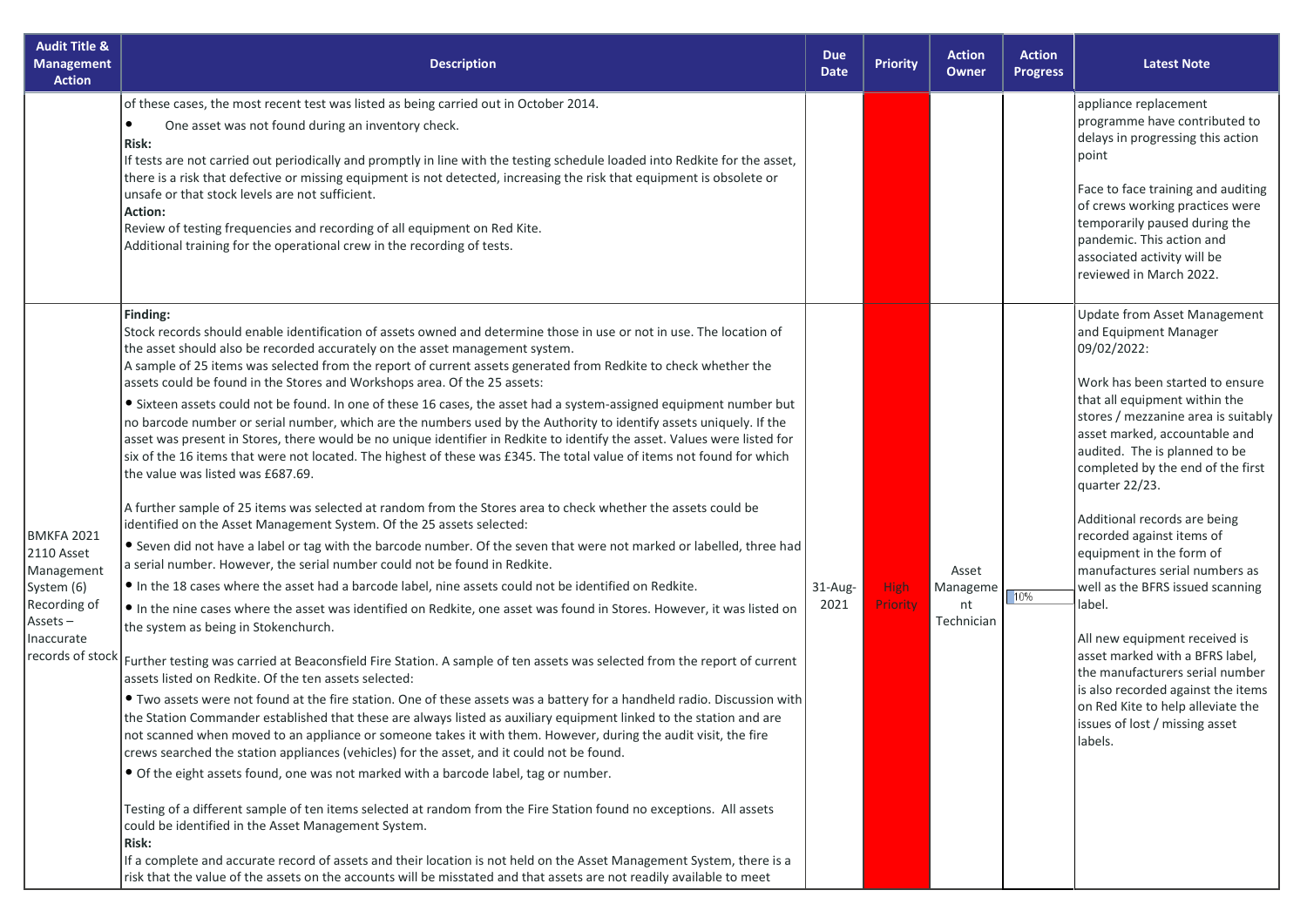| <b>Audit Title &amp;</b><br><b>Management</b><br><b>Action</b>                                                                                            | <b>Description</b>                                                                                                                                                                                                                                                                                                                                                                                                                                                                                                                                                                                                                                                                                                                                                                                                                                                                                                                                                                                                                                                                                                                                                                                                                                                                                                                                                                                                                                                                                                                                                                                                                                                                                                                                                                                                                                                                                                                                                                                                                                                                                                                                                                                                                                                                                                                                                                                                                                                                                                                                                                                                                                                                                                                                                                               | <b>Due</b><br><b>Date</b> | <b>Priority</b>           | <b>Action</b><br>Owner                                                                            | <b>Action</b><br><b>Progress</b> | <b>Latest Note</b>                                                                                                                                                                                                                                                                                                                                           |
|-----------------------------------------------------------------------------------------------------------------------------------------------------------|--------------------------------------------------------------------------------------------------------------------------------------------------------------------------------------------------------------------------------------------------------------------------------------------------------------------------------------------------------------------------------------------------------------------------------------------------------------------------------------------------------------------------------------------------------------------------------------------------------------------------------------------------------------------------------------------------------------------------------------------------------------------------------------------------------------------------------------------------------------------------------------------------------------------------------------------------------------------------------------------------------------------------------------------------------------------------------------------------------------------------------------------------------------------------------------------------------------------------------------------------------------------------------------------------------------------------------------------------------------------------------------------------------------------------------------------------------------------------------------------------------------------------------------------------------------------------------------------------------------------------------------------------------------------------------------------------------------------------------------------------------------------------------------------------------------------------------------------------------------------------------------------------------------------------------------------------------------------------------------------------------------------------------------------------------------------------------------------------------------------------------------------------------------------------------------------------------------------------------------------------------------------------------------------------------------------------------------------------------------------------------------------------------------------------------------------------------------------------------------------------------------------------------------------------------------------------------------------------------------------------------------------------------------------------------------------------------------------------------------------------------------------------------------------------|---------------------------|---------------------------|---------------------------------------------------------------------------------------------------|----------------------------------|--------------------------------------------------------------------------------------------------------------------------------------------------------------------------------------------------------------------------------------------------------------------------------------------------------------------------------------------------------------|
|                                                                                                                                                           | service requirements.<br>Action:<br>As part of the stock check of equipment within stores and on mezzanine equipment will be checked to ensure that it<br>has an asset/barcode tag and that this is recorded against the serial number of the equipment item and recorded on<br>Red Kite.                                                                                                                                                                                                                                                                                                                                                                                                                                                                                                                                                                                                                                                                                                                                                                                                                                                                                                                                                                                                                                                                                                                                                                                                                                                                                                                                                                                                                                                                                                                                                                                                                                                                                                                                                                                                                                                                                                                                                                                                                                                                                                                                                                                                                                                                                                                                                                                                                                                                                                        |                           |                           |                                                                                                   |                                  |                                                                                                                                                                                                                                                                                                                                                              |
| BMKFA 1819<br>1947 Project<br>Management<br>BLH (2) The<br>Hub<br>Performance                                                                             | <b>Finding</b><br>During the Audit it was confirmed that the HUB have had difficulties with technical support; which has had an impact<br>of the timeliness of design work, changes or updates and which in turn has led to delays in providing information that is<br>required by Kingerlee - the construction firm. The Quantity Surveyor maintains a schedule of delays caused by the HUB<br>and the associated costs. It was confirmed that any financial implications that arise as a result of the HUB's poor<br>performance could potentially be recoverable. However Audit found that whilst these potentially recoverable costs are<br>reflected in the Budget Monitoring Financial Statements, they are not separately identified as attributable to any party<br>as this will be the subject of negotiation between all parties depending on final outcomes at the conclusion of<br>construction. The risk of HUB poor performance has been recorded in the risk register.<br>It was confirmed that the Director for the HUB Professional Services has been made aware of potentially recoverable<br>costs and the issues that were causing poor performance have been addressed.<br><b>Risk</b><br>Where the impact of poor performance is not completely and accurately reflected in the budget and/or risk register,<br>this may lead to project overspend as the budget will not be forecasting all expected costs.<br>Action<br>The necessary actions to deal with potential financial loss arising from delays on the part of HUB have already been<br>addressed during 2018 and a significant improvement has been seen. The current delay in the construction programme<br>(5-6 weeks) has not altered for some months.<br>Both the HUB and Kingerlee have a responsibility to mitigate any delay as much as possible and with some 8 months of<br>construction still to take place at the time of writing (Feb 2019) they must both maintain the opportunity to do so.<br>Only at post construction and during the period when the final account will be negotiated and agreed, will any financial<br>loss due to delays or failures be attributed.<br>The Director of HUB's parent company (Integral UK Ltd) has been in discussions with both DFA and Property Manager<br>and he is well aware of the potential claim the Authority may have in due course.<br>The financial statements produced by the QS do show all costs (i.e. worst case) but do not at this stage set out which<br>potentially claimable costs are attributable to which parties.<br>The Authority's officers will continue to maintain dialogue with senior representatives at both the HUB and Kingerlee<br>over any potential situation (either worsening or improving) that may lead to a claim. | 31-Oct-<br>2019           | <b>Medium</b><br>Priority | Director of<br>Finance<br>and Assets                                                              | 80%                              | Update from Mark Hemming,<br>Director of Finance & Assets:<br>The Service has commissioned<br>Blake Morgan LLP to produce a<br>scope of work in order to engage a<br>claims specialist. The claims<br>specialist will collate and assess<br>the evidence required to support<br>our claim against the professional<br>team.                                  |
| <b>BMKFA 2021</b><br>2110 Asset<br>Management<br>System (2)<br>System<br>Transactions<br>and Records-<br>Resilience in<br>the Asset<br>Management<br>Team | <b>Finding:</b><br>There should be a sufficient provisions and service resilience within the team to ensure business continuity should a<br>risk event occur.<br>The Asset Management Team established that the Asset and Equipment Manager had been absent for three months.<br>As a result, the Asset Management Technician had picked up the majority of her responsibilities regarding the Asset<br>Management System.<br>Also, telephone calls still had to be made to the absent Manager in certain situations. The Technician stated that he<br>was still learning what she used to do. Many of the processes, other than the Redkite user processes, were found not<br>to be documented. The Manager appeared to be the only staff member trained in carrying out many of these tasks.<br>This demonstrates a resilience issue in the team.<br><b>Risk:</b><br>If adequate measures are not in place to build resilience and mitigate single points of failure within the team, there is a<br>risk that in the event of a prolonged team absence or a team member leaving the Fire Authority, the Asset                                                                                                                                                                                                                                                                                                                                                                                                                                                                                                                                                                                                                                                                                                                                                                                                                                                                                                                                                                                                                                                                                                                                                                                                                                                                                                                                                                                                                                                                                                                                                                                                                                                                                  | $30$ -Jul-<br>2021        | <b>Medium</b><br>Priority | Asset<br>Manageme<br>nt<br>and<br>Equipment<br>Manager<br>; Asset<br>Manageme<br>nt<br>Technician | 75%                              | <b>Update from Asset Management</b><br>and Equipment Manager<br>09/02/2022:<br>Documentation has now been<br>reviewed. The user guides on<br>Redkite are updated each time a<br>new Redkite feature is introduced.<br>Any identified gaps in guidance<br>documents will be identified and<br>addressed as part of Asset<br><b>Management Process Mapping</b> |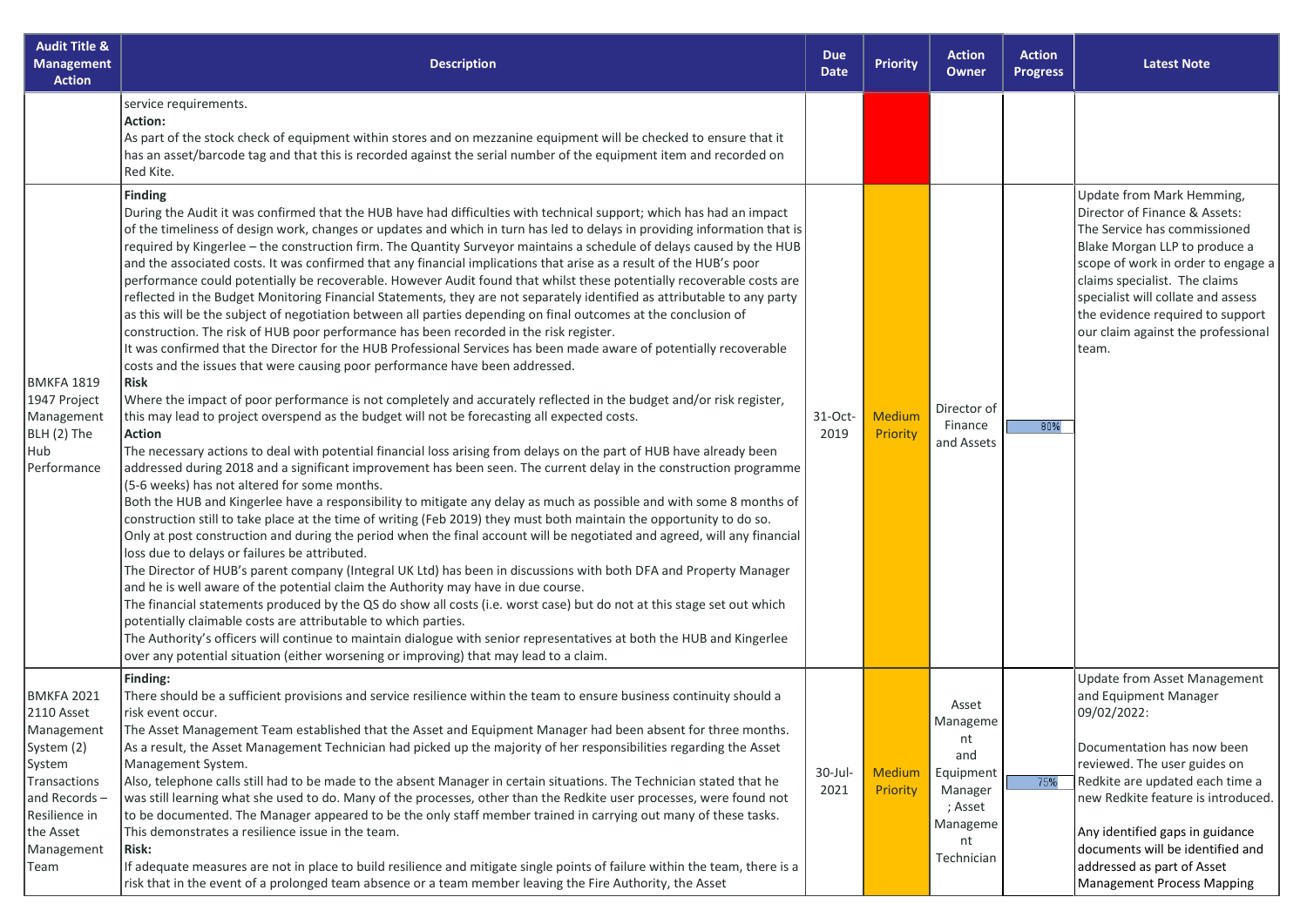| <b>Audit Title &amp;</b><br><b>Management</b><br><b>Action</b>                                                           | <b>Description</b>                                                                                                                                                                                                                                                                                                                                                                                                                                                                                                                                                                                                                                                                                                                                                                                                                                                                                                                                                                                                                                                                                                                                                                                                                                                                                                                                                                                                                                                        | <b>Due</b><br><b>Date</b> | <b>Priority</b>           | <b>Action</b><br><b>Owner</b>                     | <b>Action</b><br><b>Progress</b> | <b>Latest Note</b>                                                                                                                                                                                                                                                                                                                                   |
|--------------------------------------------------------------------------------------------------------------------------|---------------------------------------------------------------------------------------------------------------------------------------------------------------------------------------------------------------------------------------------------------------------------------------------------------------------------------------------------------------------------------------------------------------------------------------------------------------------------------------------------------------------------------------------------------------------------------------------------------------------------------------------------------------------------------------------------------------------------------------------------------------------------------------------------------------------------------------------------------------------------------------------------------------------------------------------------------------------------------------------------------------------------------------------------------------------------------------------------------------------------------------------------------------------------------------------------------------------------------------------------------------------------------------------------------------------------------------------------------------------------------------------------------------------------------------------------------------------------|---------------------------|---------------------------|---------------------------------------------------|----------------------------------|------------------------------------------------------------------------------------------------------------------------------------------------------------------------------------------------------------------------------------------------------------------------------------------------------------------------------------------------------|
|                                                                                                                          | Management Team cannot continue business as usual operations.<br>Action:<br>There are user guides available on the Red Kite software programme and a Red Kite Asset Management user guide on<br>the intranet. These are accessible to all staff. The Asset Management Technician has been made aware of these<br>documents. Access rights have been checked to ensure the suitable persons have access and can download Red Kite<br>user guides from the login screen.<br>Documentation to be reviewed for any gaps and process notes to be updated where required.                                                                                                                                                                                                                                                                                                                                                                                                                                                                                                                                                                                                                                                                                                                                                                                                                                                                                                       |                           |                           |                                                   |                                  | exercise currently underway.                                                                                                                                                                                                                                                                                                                         |
| <b>BMKFA 2021</b><br>2119 GDPR (4)<br>Retention and<br>Destruction                                                       | Finding:<br>The Records Retention and Disposal Information Asset Register procedure states that information stewards are<br>responsible for ensuring the timely archiving and/or destruction of records and advising the Information Owners where<br>it is believed a retention timescale should be amended following legislation or business needs.<br>The Information Governance and Compliance Manager is responsible for maintaining and reviewing records<br>management processes. The retention schedules for departments and stations are defined within the ROPA.<br>The Authority relies on stewards to ensure that electronic data is disposed of per the retention schedule. However,<br>there is no mechanism in place to ensure this takes place.<br>Risk:<br>If no adequate processes are in place to ensure lawful retention schedules and/or destruction of electronic records,<br>there is a risk of accidental and/or unlawful alteration, destruction, or authorised personal data disclosure.<br><b>Action:</b><br>Agreed. A mechanism to review data disposals inline with the retention schedules will be formalised and monitored.                                                                                                                                                                                                                                                                                                                 | $31-Dec-$<br>2021         | <b>Medium</b><br>Priority | Director of<br>Legal &<br>Governanc<br>$\epsilon$ | 1%                               | Update from Graham Britten,<br>Director of Legal & Governance:<br>In line with the succession plan<br>approved by the Authority, these<br>recommendations await securing<br>external expertise and input.                                                                                                                                            |
| <b>BMKFA 2021</b><br>2120 Resource<br>Management<br>System (2)<br>Joiners, Movers<br>and Leavers<br>Policy/Procedur<br>e | Finding:<br>The Authority does not have a formalised user access management process outlining the processes/controls when a<br>user joins, moves or leaves the organisation and the relevant user access requirements.<br>We noted that:<br>When a joiner or mover requires new access or a change in access, a ticket is raised in the Vivantio service desk.<br>$\bullet$<br>Within this ticket, a 'child ticket' is sent to the Resource Management Team (RMT) to create/amend the user's access.<br>This ticket does not capture sufficient information for the RMT operator to provide access.<br>$\bullet$<br>$\bullet$<br>Often users will be provided access and then request further access as this has not been initially provided.<br>Therefore, access being granted is an iterative process.<br>The lack of information on the ticket reduces the effectiveness of the audit trail.<br>Previously, when a user left the organisation, residual access could be left on the account, this is due to there<br>being no formal procedure when revoking access.<br>The process has slightly changed whereby an operator will look at the user account to check what access they<br>have before removing it.<br>Risk:<br>Unauthorised access to company resources may lead to loss and compromise of data.<br>Action:<br>A review of the processes will be undertaken, supported by the end-to-end process mapping within the Internal Audit<br>Plan for 2021-22. | $31-Dec-$<br>2021         | <b>Medium</b><br>Priority | Group<br>Commande<br>Resourcing<br>&<br>Projects  |                                  | <b>Update from Group Commander</b><br>Resourcing & Projects:<br>I have been the new Group<br>Commander within resourcing<br>since May 2021. All processes and<br>procedures have been developed<br>over the past year with existing<br>staff and an array of new staff.<br>98% To be marked as complete<br>pending evidence of updates<br>processes. |
| <b>BMKFA 2021</b><br>2120 Resource<br>Management<br>System (3)                                                           | Finding:<br>We inspected the user account list on FSR and noted that seven generic accounts exist on the FSR application as<br>follows:<br>$\bullet$<br>Five of these accounts have the username 'bucks demoffX' where X is a number between 1-5. The use and                                                                                                                                                                                                                                                                                                                                                                                                                                                                                                                                                                                                                                                                                                                                                                                                                                                                                                                                                                                                                                                                                                                                                                                                             | $31$ -Dec-<br>2021        | Medium<br>Priority        | Group<br>Commande<br>Resourcing                   | 70%                              | Update from Group Commander<br>Resourcing & Projects:<br>An internal Bucks Fire project gets                                                                                                                                                                                                                                                         |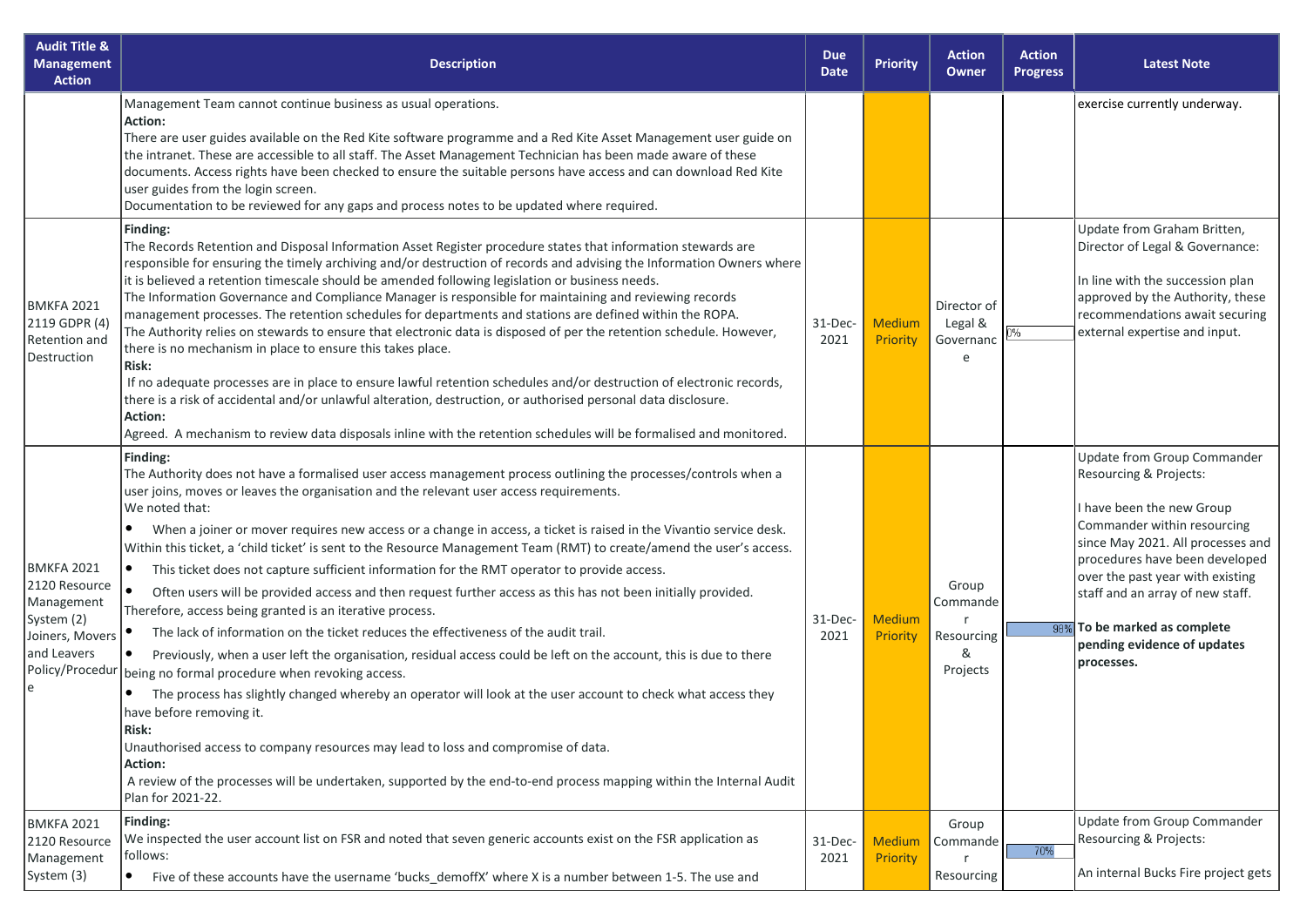| <b>Audit Title &amp;</b><br><b>Management</b><br><b>Action</b>                                             | <b>Description</b>                                                                                                                                                                                                                                                                                                                                                                                                                                                                                                                                                                                                                                                                                                                                                                                                                                                                                                                                                                                                                                                                                                                                                                                                                                                                                                                                                                                                     | <b>Due</b><br><b>Date</b> | <b>Priority</b>                  | <b>Action</b><br>Owner                                | <b>Action</b><br><b>Progress</b> | <b>Latest Note</b>                                                                                                                                                                                                                                                                                                                                                                                                                                                                                                                                                                                                                                                                                                                                 |
|------------------------------------------------------------------------------------------------------------|------------------------------------------------------------------------------------------------------------------------------------------------------------------------------------------------------------------------------------------------------------------------------------------------------------------------------------------------------------------------------------------------------------------------------------------------------------------------------------------------------------------------------------------------------------------------------------------------------------------------------------------------------------------------------------------------------------------------------------------------------------------------------------------------------------------------------------------------------------------------------------------------------------------------------------------------------------------------------------------------------------------------------------------------------------------------------------------------------------------------------------------------------------------------------------------------------------------------------------------------------------------------------------------------------------------------------------------------------------------------------------------------------------------------|---------------------------|----------------------------------|-------------------------------------------------------|----------------------------------|----------------------------------------------------------------------------------------------------------------------------------------------------------------------------------------------------------------------------------------------------------------------------------------------------------------------------------------------------------------------------------------------------------------------------------------------------------------------------------------------------------------------------------------------------------------------------------------------------------------------------------------------------------------------------------------------------------------------------------------------------|
| Generic<br>Accounts                                                                                        | rationale of these accounts was not provided by management;<br>One account with the username 'rmtcrashtestdummy' which similarly, was not rationalised;<br>$\bullet$<br>One account has the username 'usardog'. It was noted that this account is created for the canine unit that the<br>Urban Search and Rescue (USAR) team utilise.<br>It was further noted that the 5 'demoffX' accounts had never logged into FSR, the 'crashtestdummy' account was<br>٠<br>last accessed in May 2020.<br><b>Risk:</b><br>There could be a loss of accountability of user performed actions. Unauthorised access to company resources may lead<br>to loss and compromise of data.<br>Action:<br>A review of user accounts to be undertaken and redundant generic accounts to be removed.                                                                                                                                                                                                                                                                                                                                                                                                                                                                                                                                                                                                                                          |                           |                                  | &<br>Projects                                         |                                  | underway in Jan 2022, this project<br>will work closely with FSR<br>reference permissions within FSR.<br>Current and required permissions<br>will be both reviewed and created.<br>As part of this work redundant<br>generic accounts will be reviewed<br>along with a change management<br>process. Once it's been<br>established what user permissions<br>we require these permissions will<br>be reviewed as appropriate or<br>highlighted through change<br>control.<br>Action on-going Jan/Feb 2022<br>Resource Management Team<br>(RMT) are working closely with<br>FSR regarding additional<br>permissions and new user<br>accounts/role profiles. Work<br>started in Jan 2022 and we are on<br>target to complete by end of<br>March 2022. |
| <b>BMKFA 2021</b><br>2120 Resource<br>Management<br>System (4)<br>Change<br>Management -<br><b>Testing</b> | Finding:<br>The vast majority of change controls are operated by the Vendor. Irrespective, an internal change control process<br>exists at the Authority. Changes are to be raised through the Vivantio service desk by a change initiator and must<br>include key information<br>However, we noted that:<br>The Authority does not have access to a test environment for FSR;<br>$\bullet$<br>Changes are developed and tested by the Vendor;<br>$\bullet$<br>Functional requirements and subsequent tender review for the application highlighted a question over access to a<br>test environment to perform user acceptance testing (UAT) when a change is being made to the application;<br>Changes pass through over 1000 automated tests that are ran on the application to ensure that the change does<br>$\bullet$<br>not impact anything on the application, the change then has specific testing to ensure it is performing the functionality<br>as per the design.<br>The Authority does not obtain any assurance from the vendor surrounding the change management process and<br>$\bullet$<br>is thus wholly reliant on the vendor for this.<br><b>Risk:</b><br>There is a risk that implementation of changes which are not aligned with business requirements and/or impact on the<br>continued operation of the production application. Implementation of developments containing bugs or not matching | $31$ -Dec-<br>2021        | <b>Medium</b><br><b>Priority</b> | Group<br>Commande<br>r<br>Resourcing<br>&<br>Projects | 99%                              | Update from Group Commander<br>Resourcing & Projects:<br>This is constantly evolving due to<br>the flexible approach to all<br>crewing within BFRS. The service<br>has a Managing Business Change<br>procedure which has to be<br>adhered to.<br>Action to be closed following<br>receipt of Managing Business<br>Change procedure.                                                                                                                                                                                                                                                                                                                                                                                                                |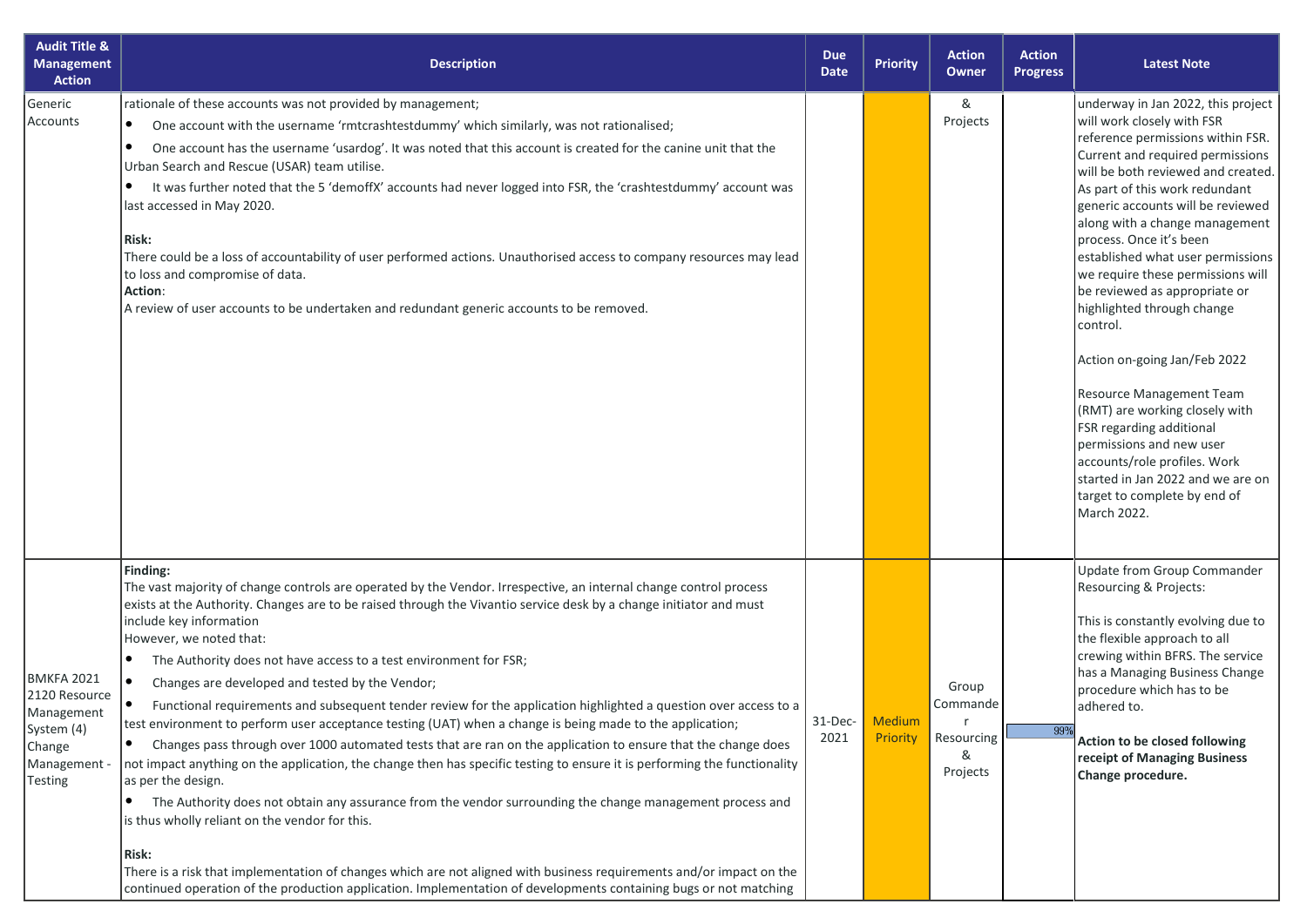| <b>Audit Title &amp;</b><br><b>Management</b><br><b>Action</b>                                                              | <b>Description</b>                                                                                                                                                                                                                                                                                                                                                                                                                                                                                                                                                                                                                                                                                                                                                                                                                                                          | <b>Due</b><br><b>Date</b> | <b>Priority</b>    | <b>Action</b><br>Owner                           | <b>Action</b><br><b>Progress</b> | <b>Latest Note</b>                                                                                                                                                                                                                                                                                                                                                                                                                                                                                                                                                                                                                                                                                                                                                                                                                                                                                           |
|-----------------------------------------------------------------------------------------------------------------------------|-----------------------------------------------------------------------------------------------------------------------------------------------------------------------------------------------------------------------------------------------------------------------------------------------------------------------------------------------------------------------------------------------------------------------------------------------------------------------------------------------------------------------------------------------------------------------------------------------------------------------------------------------------------------------------------------------------------------------------------------------------------------------------------------------------------------------------------------------------------------------------|---------------------------|--------------------|--------------------------------------------------|----------------------------------|--------------------------------------------------------------------------------------------------------------------------------------------------------------------------------------------------------------------------------------------------------------------------------------------------------------------------------------------------------------------------------------------------------------------------------------------------------------------------------------------------------------------------------------------------------------------------------------------------------------------------------------------------------------------------------------------------------------------------------------------------------------------------------------------------------------------------------------------------------------------------------------------------------------|
|                                                                                                                             | the business' requirements.<br><b>Action:</b><br>Change management process to be reviewed and fully documented (see also Finding 5).                                                                                                                                                                                                                                                                                                                                                                                                                                                                                                                                                                                                                                                                                                                                        |                           |                    |                                                  |                                  |                                                                                                                                                                                                                                                                                                                                                                                                                                                                                                                                                                                                                                                                                                                                                                                                                                                                                                              |
| BMKFA 2021<br>2120 Resource<br>Management<br>System (5)<br>Change<br>Management -<br>Internal<br>Tracking and<br>Assessment | Finding:<br>All changes are required to pass through the change management process with a request for change (RfC) document<br>completed for each change. The Authority was unable to provide any documentation around the selected changes for<br>inspection.<br>Therefore, we were unable to determine if the change management process had been followed for the selected<br>changes. This included cost benefit analysis and CAB minutes of discussion.<br>Risk:<br>There is a risk of implementation of changes that contain bugs, misaligned with business requirements or impact on<br>the continued operation of the production application. Development changes are misclassified, create unforeseen cost<br>and/or are not assessed for business need and risk.<br>Action:<br>Change management process to be reviewed and fully documented (see also Finding 6). | $31-Dec-$<br>2021         | Medium<br>Priority | Group<br>Commande<br>Resourcing<br>&<br>Projects | 10%                              | Due to a change of personnel the<br>revised date for this action is now<br>December 2021.                                                                                                                                                                                                                                                                                                                                                                                                                                                                                                                                                                                                                                                                                                                                                                                                                    |
| BMKFA 2021<br>2120 Resource<br>Management<br>System (6)<br>Backups-<br>Disaster<br>Recovery<br>Testing                      | Finding:<br>Backups and the associated disaster recovery procedures are controlled and operated by the Vendor.<br>Although it was determined that backups are being conducted on the FSR application and that the Vendor are trained<br>to conduct disaster recovery tests, no evidence was available to inspect to demonstrate a disaster recovery test had<br>been performed.<br>We recognise that this is often an annual exercise and FSR has only been in effect at the Authority since April 2020.<br><b>Risk:</b><br>There is a risk of partial or complete loss of data. Unavailability of systems and lack of business continuity.<br><b>Action:</b><br>A disaster recovery will be undertaken to test business continuity in this area.                                                                                                                           | $31$ -Dec-<br>2021        | Medium<br>Priority | Group<br>Commande<br>Resourcing<br>&<br>Projects | 99%                              | <b>Update from Group Commander</b><br>Resourcing & Projects:<br>At any time there should be a<br>minimum of 2 team members<br>from FSR trained and authorised<br>to perform a catastrophic<br>infrastructure failure recovery.<br>The qualified and trained team<br>members must test emergency<br>contact procedures.<br>FSR monitor several critical<br>application metrics 24/7. These<br>include, but are not limited to:<br>1. Requests per seconds<br>2. Available database connections<br>3. Error rate<br>4. Background worker queues<br>5. Integrations with third party<br>systems (e.g. Control room<br>management software)<br>Whenever one of these metrics<br>goes outside the acceptable range,<br>on-call engineers are<br>automatically alerted.<br>A post mortem is created after<br>every incident, with a root cause<br>analysis, lessons learnt, and<br>improvement actions. Checklists |